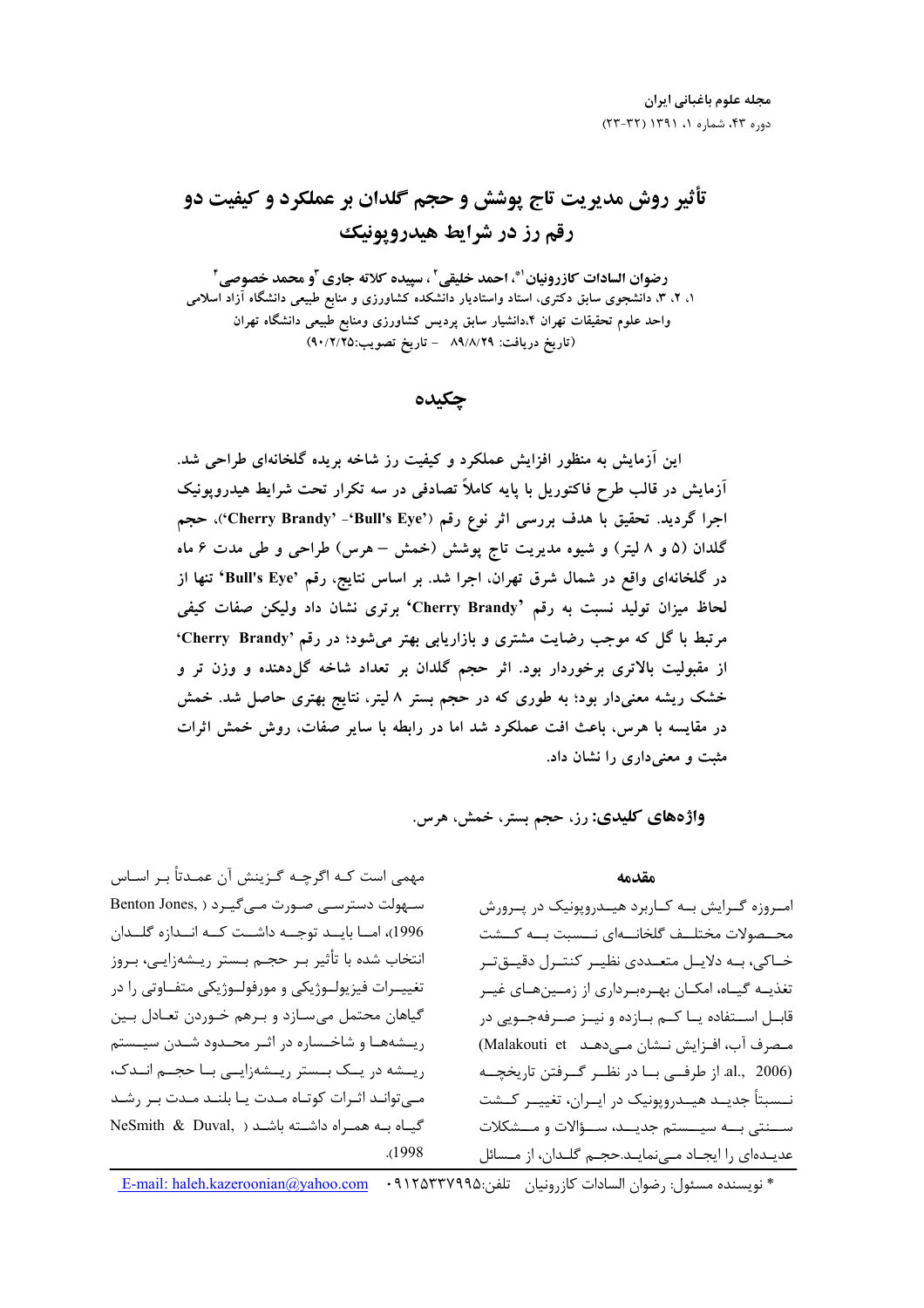رشد تحت تأثير عمق و عرض گلدان قرار مي گيرد؛ اگر چه این تأثیرپذیری بین گونههای مختلف بسته به الكوى رشد ريشهها متفاوتست (Keever et al., 1985) . با آبیاری گلدان و خروج مازاد آب از زهکشها، یک سطح ایستابی در بخش انتهایی گلدان تشکیل میشود كه هر چه گلدان بلندتر باشد، كشش جاذبه روى آب بستر بیشتر، و در نتیجه تهویه بهتر است و بر عکس هرچه گلدان کوتاهتر باشد؛ سطح ایستابی به سطح بستر نزدیکتر می شود (Dole & Wilkins, 1999). بر Salvia اساس نتايج يک آزمايش، در گل سلوى Salvia (splendens)، زیست توده ریشه و ساقه به صورت خطی با افزایش حجم گلدان بیشتر شد ( Van Iersel 1997). نتايج دو آزمايش بر روى گل سلوى و فلفل، نشان داد که با کاهش حجم ریشهزایی سطح برگ كـمترى توليد شد و اين كاهش مرتبط با هر دو حالت کوچکتر و کمتر بودن برگهای تولید شده به ازاء هر . (NeSmith et al., 1992; Van Iersel, 1997).

به طور کلی، رشد ریشه و شاخساره، انباشت زیست توده، فتوسنتز و محتوای کلروفیل برگ، مناسبات آبي گياه، جذب عناصر، تنفس ، گل دهي و عملکرد همگی از جمله ویژگیهایی هستند که تحت تأثیر اندازه گلدان و محدودیت ریشه قرار می گیرند (Rosa hybrida ). گل رز NeSmith & Duval, 1998). Dole & Wilkins ) از تیره گلسرخیان میباشد ( 1999). بررسی آمار سالیانه میزان تولید رز شاخه بریده در ایران، طی چند سال اخیر نشان میدهد که استان تهران، مقام اول توليد بر حسب تعداد شاخه را به خود اختصاص داده است. در این رابطه، استانهای مرکزی، خوزستان و اصفهان به ترتیب در مقامهای بعدی قرار دارند. همچنین آمارها حاکی از سیر صعودی مساحت زیر کشت این گل در گلخانه و روند نزولی کشت آن در فضای باز میباشد -Ministry of Jihad-e (Agriculture, 2004-2008). در رزهای دو رگ چای، اندازه شاخه، قطر و درشتی گل، از معیارهای مهم Matloubi et al., ) كيفيت در توليد محسوب مي شوند 2007). در رزها اگر چه تولید محصول در طول سال ادامه دارد، اما معمولاً حدود ۶ نوبت آن محصولدهی

اقتصادی خواهد بود (Joshel & Melnicoe, 2004). البته مدیریت آرایش ساختار این گیاه، نقش مهمی در تولید گل در طول سال ایفا می کند، چرا که این مسئله Marcelis-van Acker, ) طول عمر گیاه را تعیین کرده 1993) و نیز کنترل نمو آن و کیفیت شاخههای گل Gonzalez-Real et al., ) دهنده را امکان پذیر می سازد 2007). خمش(bending) و هرس (prunin)در پرورش رزهای شاخه بریده گلخانهای، دو شیوه اصلی مدیریت تاج پوشش(canopy) می باشند ( Gonzalez-Real et al., 2007). در روش هرس، استراتژی معمول عبارتست از تولید تعداد زیادی ساقه گل دهنده با کیفیت بالا در هر یک از جستهای گل دهی، که برای فروش در زمان مورد نظر آماده میباشند. دستیابی به زمانهای مورد نظر نیاز به یک سیکل جوانهبرداری(pinching) و برداشت دارد (-Gonzalez :Real et al., 2007Lieth, 1998). در روش مذكور، به طور كلى عمده هرس ساليانه شامل حذف قسمتهايي از رشد سالم انتهای سرشاخهها و نیز انشعابات ضعیف، کم قطر و بیمار میباشد که به بهبود فرم گیاه و تأمین شرایط نوری مناسبتر برای آن کمک میکند (McFadden & Black, 2004). اما اجراي شيوه خمش شامل خم کردن بخشهایی از گیاه است؛ بدین صورت که ساقههای نامطلوب به عنوان جایگزینی برای هرس و جوانهبرداري، خم مي شوند ( ,Joshel & Melnicoe 2004). علیرغم وجود گزارشهای متفاوت و گاه متناقض در رابطه با تأثيرات خمش بر صفات مختلف گل رز، کاربرد این تکنیک توسط بسیاری از پرورش دهندگان، به دلیل تولید شاخههای با کیفیت بهتر يذيرفته شده است (Kim & Lieth, 2004). طبق نتايج یک آزمایش، خمش سبب افزایش کیفیت ساقه گل دهنده به صورت تولید شاخههای بلندتر با قطر غنچه و وزن تر زیادتر گردید و افزایش شاخص سطح برگ را نيز به دنبال داشت (Mascarini et al., 2006). در تحقیق دیگری مطالعه اثر نحوه مدیریت تاج پوشش روی دو رقم رز، نشان داد که در رقم 'Fire N Ice' خمش، سبب افت معنیدار عملکرد شد؛ در حالی که در رقم 'Kardinal' چنین نتیجهای در بر نداشت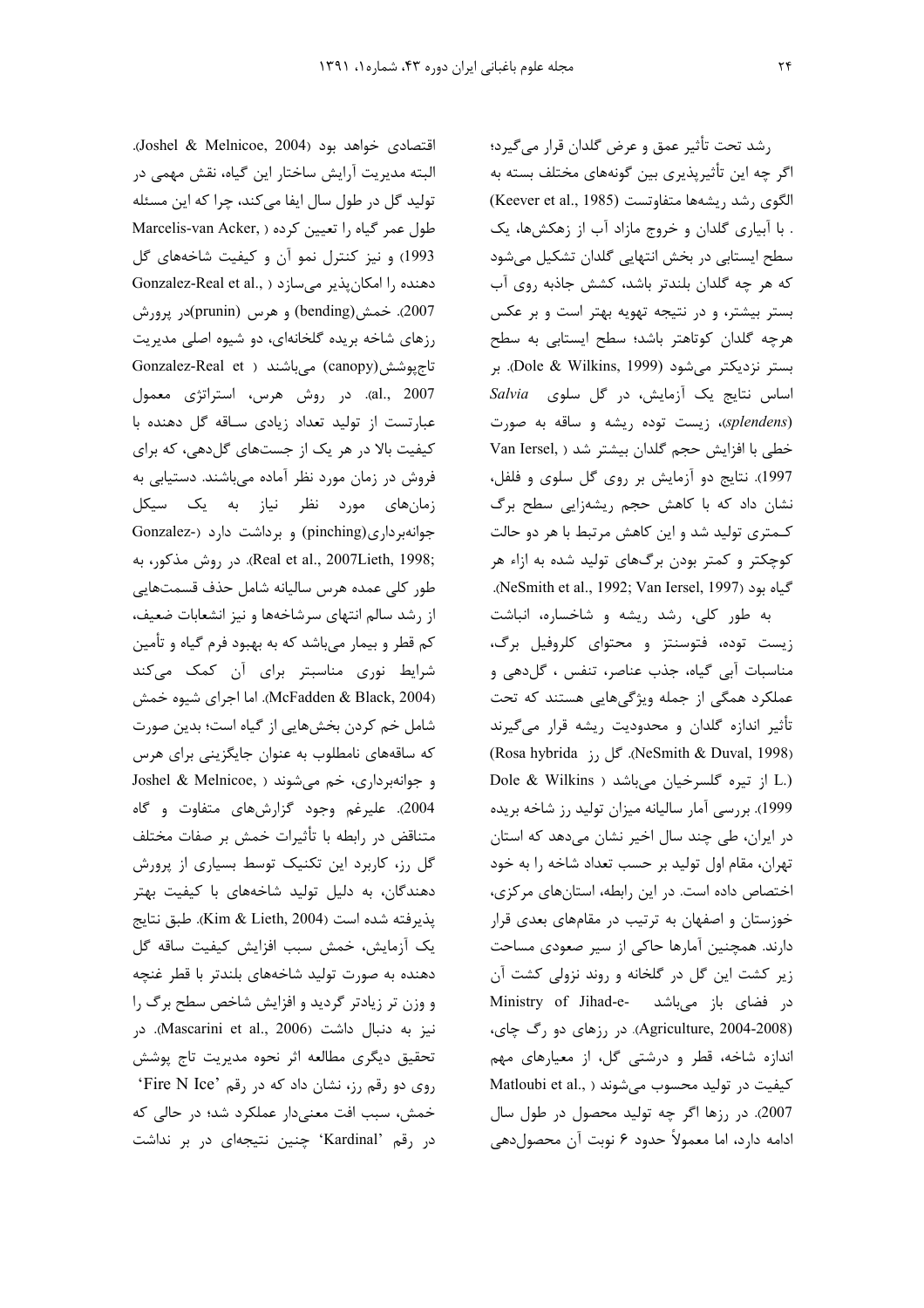(Kim & Lieth, 2004). نتايج حاصل از آزمايش .Mascarini et al (2006)، نشان داد که در گیاهان رز جوان در حال رشد، خمش سبب افزایش قطر شاخه و سرعت نمو آن میشود. تا کنون منطقیترین دلیل برای توجیه مشاهدات مربوط به خمش، بر هم خوردن توازن هورمونی و شکسته شدن غالبیت انتهایی در اثر خم کردن شاخهها عنوان شده است که این رفتار را مشابه حذف بخشی از رشد انتهایی سرشاخهها در زمان هرس دانستهاند (Lieth, 1998).

از آنجا که تولید محصولی با کیفیت مطلوب، نیاز به آشنایی با روشهای بهینه پرورش هر گیاه دارد و با توجه به اهمیت اقتصادی گل شاخه بریده رز، این تحقیق با هدف بررسی اثر حجم گلدان و نیز روش مدیریت تاج پوشش گیاه بر میزان تولید و کیفیت رزها در شرايط هيدروپونيک صورت گرفت.

# مواد و روشها

این پژوهش در گلخانه ایفان(EFAN) واقع در منطقه خجیر در شمال شرق تهران با عرض جغرافیایی ۴۱٬ ۳۵° شمالی و طول جغرافیایی '۴۱ °۵۱ شرقی که در ارتفاع ۱۵۶۰ متر از سطح دریا واقع شده است، اجرا گرديد. گلخانه مذكور با دو لايه پلاستيک پوشش داده شده و رطوبت نسبی گلخانه بین ۶۵ تا ۷۵ درصد بود. در تابستان از سیستم پنکه و پوشال به منظور حفظ حداکثر دمای روزانه در ۲۸ درجه سانتیگراد استفاده میشد و با خنک شدن هوا از سیستم گرمایشی جهت حفظ حداقل دمای شب گلخانه در ۱۵ درجه سانتیگراد بهره گرفته شد. آزمایش در قالب طرح فاکتوریل با پایه کاملاً تصادفی در سه تکرار اجرا شد. عوامل آزمایشی شامل رقم ('Bull's Eye' 'Cherry Brandy')، حجم گلدان (۵ ليتر - ۸ ليتر) و شيوه آرايش تاج پوشش (خمش – هرس) بود. رقم 'Bull's Eye'با گلبرگ هایی به رنگ قرمز تیره مخملی و گلهای درشت، توسط شرکت Kordes معرفی شده است. رقم 'Cherry Brandy' نیز واجد گلهایی درشت با گلبرگ هایی است که در سطح خارجي، نارنجي و در سطح داخلي گل، تقريباً زرد

رنگ هستند که توسط شرکت Tantau معرفی گردیده است. ابتدا از هر رقم تعداد ٣۶ قلمه و در مجموع ٧٢ قلمه ريشهدار سه ماهه با قطر و ارتفاع تقريباً يكسان که قبلاً تحت شرایط مهپاشی ریشهدار شده بودند، تهیه شد. کشت این قلمهها در اوایل تابستان ۱۳۸۶ در بستری با ترکیب کوکوپیت و پرلیت به نسبت حجمی ۱:۱ صورت گرفت. به منظور کاشت از گلدانهای یونولیتی سفیدرنگ ذوزنقهای شکل با مقطع مربعى استفاده شد. قطر دهانه اين كلدانها ٢٨ سانتیمتر، در دو ارتفاع ۱۶ و۲۶ سانتیمتر و به ترتیب در دو حجم ۵ و۸ لیتر بود. کشت قلمهها در گلدانهای مستقر در سکوهای فلزی واقع در ارتفاع ۶۵ سانتیمتری از کف گلخانه انجام شد؛ به طوری که هر واحد آزمایشی شامل ۳ گلدان بود. کشت قلمهها به صورت تکی در هر گلدان انجام شد و تراکم کشت ۵/۵ گیاه در متر مربع حاصل گردید. قلمهها با استفاده از محلول تهیه شده در گلخانه، به صورت کودآبیاری با سیستم آبیاری قطرهای اسپاگتی تغذیه میشدند و به منظور تنظیم دقیق محلول دهی از پمپ Dosatron استفاده شد. میزان عناصر کم مصرف و پر مصرف در محلول غذایی جهت تأمین نیاز گیاهان، به شرح ذیل

NH<sub>4</sub><sup>+</sup>, 14 ppm; K<sup>+</sup>, 195 ppm; Ca<sup>+2</sup>, 200.8 ppm;  $Mg^{+2}$ , 72.8 ppm;  $NO_3$ , 175 ppm;  $SO_4$ <sup>-2</sup> 96.1 ppm; H<sub>2</sub>PO<sub>4</sub>, 27.8 ppm; Fe, 1.4 ppm; Mn, 0.16 ppm; Zn, 0.23 ppm; B, 0.13 ppm; Cu, 0.05 ppm; Mo, 0.005 ppm.

درطول مدت آزمایش، هدایت الکتریکی محلول ورودی بین ۱/۵-۱/۳ دسی زیمنس بر متر و pH آن در حدود ۶-۶/۵ ثابت نگه داشته شد. با مشاهده غنچههای تشکیل شده، به طور مداوم عمل حذف، بر روی غنجههای کوچک گل در اندازه نخودی Pea) size) به مدت ۶ هفته پس از کاشت، در هر دو سیستم مدیریت تاج پوشش انجام شد. اولین مرتبه عمل هرس بر روی گیاهان تحت آرایش تاج پوشش به شیوه سنتی تولید، ۴۰ روز بعد از کشت قلمهها به صورت برش مورب شاخه اصلی از بالای ۴ تا ۶ برگ به كمك يك قيچى باغبانى تيز صورت گرفت. در همين زمان، اولین خمش نیز بر روی تمامی گیاهان تحت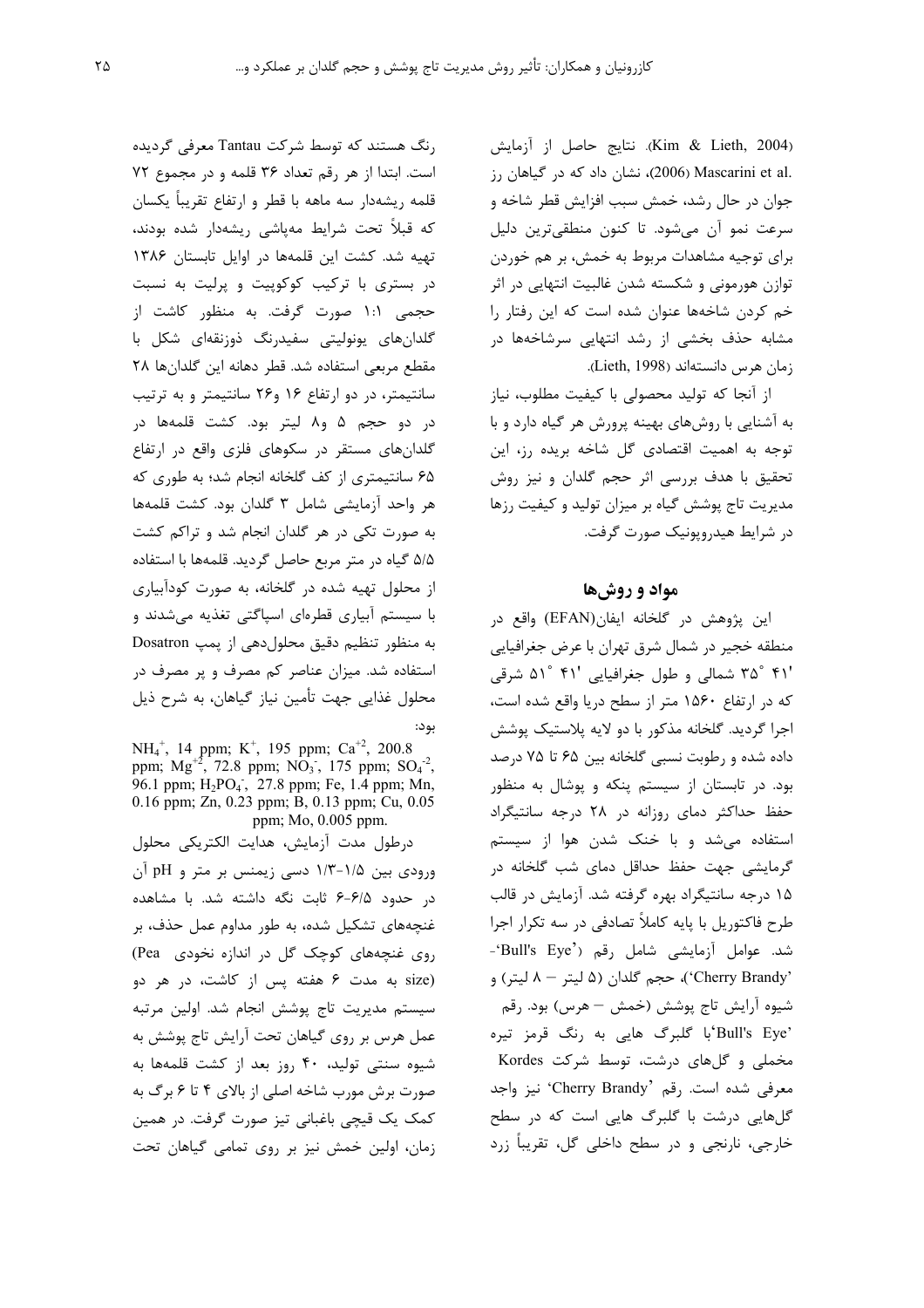این تیمار، از طریق پیچاندن شاخه اصلی به کمک ابزار از بالای دومین برگ از قاعده شاخه انجام شد. در طول آزمایش به بنشاخههای (Bottom break) گیاهان تحت تیمار خمش، اجازه رشد داده شد اما در تیمار هرس پس از رشد کافی، سربرداری آنها از بالای دومین برگ پنج برگچهای صورت گرفت. همچنین در شیوه پرورش سنتی، شاخههای کور و با کیفیت پایین (با طول كمتر از ٢٠ سانتيمتر و قطر زير ٣ ميليمتر)، در طول آزمایش حذف شدند، در حالی که در گیاهان تحت تیمار خمش، این شاخهها نیز خم شدند. زخم ناشی از آسیب وارد شده به بافت شاخههای تحت تیمار خمش، به تدریج طی ۲ تا ۳ هفته با تشکیل بافت پینهای ترمیم شد. جهت تولید رز شاخه بریده با تک گل درشت انتهایی، حذف جوانههای جانبی در حال رشد بر روی شاخههای گل دهنده، مرتبأ در هر دو شیوه آرایش تاج پوشش صورت میگرفت. در نهایت پس از اجرای عملیات مذکور و با شروع رشد شاخههای جدید، گیاهان تحت تیمار هرس، تشکیل تاج پوششی قائم را دادند و ظاهری ایستاده پیدا کردند. تاج پوشش این گیاهان متشکل از شاخههای گل دهنده و نیز شاخههای کور بود.

در مقابل، گیاهان آرایش شده به شیوه خمش، تاج پوششی هتروژن تشکیل دادند که در بر گیرنده دو حالت قائم و خمیده بود. در شیوه اخیر، بخش قائم تاج پوشش تنها از شاخههای گل دهنده قابل برداشت تشکیل شده بود. طول شاخههای گل دهنده، پیش از برداشت، از سطح بستر تا زیر نهنج گل اندازهگیری شد. قطر شاخه گل دهنده نیز در تمامی گیاهان در فاصله بين ٣ تا ۵ سانتيمتري از بالاي سطح بستر با استفاده از کولیس مورد اندازهگیری قرار گرفت. شاخههای گل دهنده در گیاهان تحت تیمار هرس از حدود ۰/۵ سانتیمتری بالای اولین یا دومین برگ پنج برگچهای (بسته به اندازه برگ) و در گیاهان تحت تیمار خمش از بالای اولین برگ، صرف نظر از اندازه آن، برداشت شدند. شمارش تعداد شاخه گل دهنده و اندازهگیری طول و قطر شاخه و نیز قطر غنچه از حدود ١٠ هفته بعد از كشت قلمهها در گلدان آغاز شد

و به مدت تقریباً ۳ ماه یعنی تا انتهای آزمایش ادامه یافت. شاخههای گل دهنده به آزمایشگاه منتقل شدند و وزن تر و خشک گل ها طی ۲ ماه پایانی آزمایش اندازهگیری شد. سنجش وزن تر و خشک ریشه پس از نمونهگیری تخریبی در انتهای آزمایش انجام شد. جهت اندازهگیری وزن خشک، گل ها و ریشهها در آون با دمای ۷۵ درجه سانتیگراد طی ۴۸ ساعت خشک شدند. اندازهگیری سطح برگ شاخه گلدهنده در برداشت پایانی آزمایش در تمام شاخههای برداشت شده از هر تکرار متعلق به هر تیمار با استفاده از دستگاه سطح برگ سنج (Leaf area meter) مدل (AM-200, ADC Bioscientific Ltd. UK.) شد. دادهها توسط نرمافزارهای آماری MSTATC و SAS تجزیه و میانگینها از طریق آزمون چند دامنهای دانکن در سطح احتمال ١٪ و ۵٪ مقایسه شدند. رسم نمودارها نیز با استفاده از نرمافزار Excel صورت گر فت.

## نتايج و بحث

با توجه به جدول ١، رقم 'Bull's Eye' در مقايسه با رقم 'Cherry Brandy' تعداد شاخه گل دهنده بیشتری در متر مربع تولید کرد (۲۵/۰۴ در مقابل ۲۰/۰۰ شاخه) و به عبارتی از عملکرد بیشتری در واحد سطح برخوردار بود. در گلدان ۸ لیتری نیز میزان تولید (۲۴/۱۲ شاخه)، برتری معنیداری نسبت به گلدان ۵ لیتری (۲۰/۹۱ شاخه) نشان داد (جدول ۲). مشخص شده است که عملکرد از جمله ویژگیهایی است که تحت تأثیر اندازه گلدان و محدودیت ریشه قرار میگیرد (NeSmith & Duval, 1998). بر اساس جدول ۳، در شرایط هرس (۲۴/۷۵ شاخه) در مقایسه با خمش (۲۰/۳۱ شاخه)، افزایش در تولید شاخه گل دهنده در متر مربع معنیدار بود و در واقع، در این شرایط کاهش عملکرد در اثر اعمال شیوه خمش حاصل شد. در این رابطه، گزارش برخی محققین پیرامون افت عملکرد گل شاخه بریده رز در اثر خمش، Hoog et al., Kim & Lieth, 2004) تأئيد مي شود ,2001). در حالی که طبق گزارش .Mascarini et al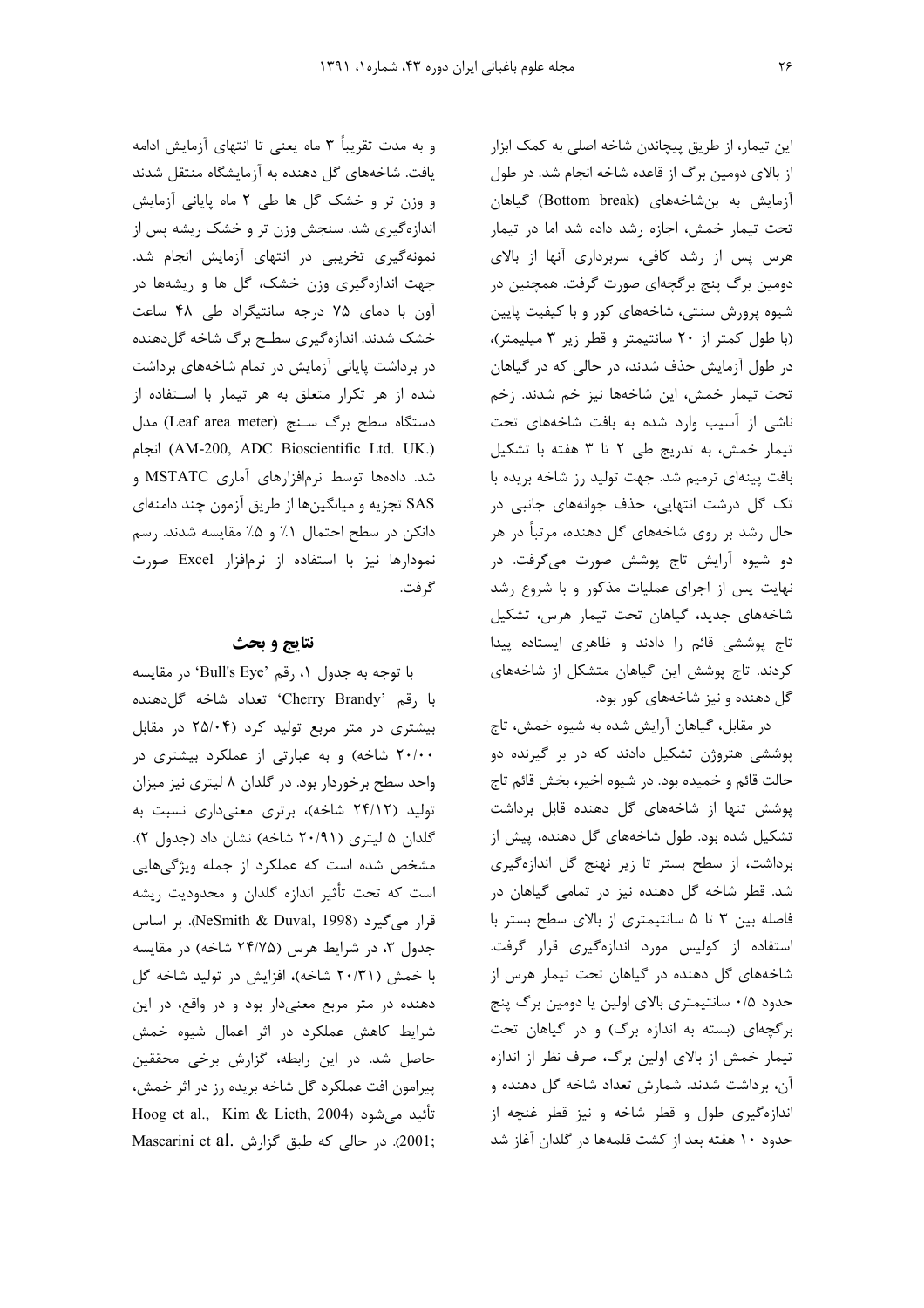(2006)، در آزمایش اجرا شده توسط ایشان، کاهش عملکرد در اثر خمش مشاهده نشد. بنابر این به نظر می رسد اختلافات مشاهده شده در میزان تولید بر اساس شيوه آرايش تاج پوشش به صورت خمش يا هرس مربوط به پاسخهای متفاوت ارقام گوناگون باشد.

بر اساس جدول ١،در رقم 'Cherry Brandy' طول شاخههای گلدهنده تولید شده (۴۷/۵۹ سانتیمتر) به طور معنیداری بلندتر از رقم Full's '۴۴/۵۲)Eye سانتیمتر) بود؛ که نشان میدهد رقم 'Cherry Brandy' از قدرت رشد بالاترى برخوردار می باشد. مطابق جدول ۲، تفاوت معنی داری در طول ساقه، بين گلدان ٨ ليتري (۴۵/۰۰ سانتيمتر) و گلدان ۵ لیتری (۴۷/۱۳ سانتیمتر) وجود نداشت؛ اما افزایش معنیدار میانگین طول شاخههای گل دهنده در اثر آرایش تاج پوشش به شیوه خمش (۵۱/۶۲ سانتیمتر) در مقایسه با هرس (۴۰/۵۰ سانتیمتر) حاصل شد (جدول ٣). بر اساس شكل ١، حداكثر طول شاخه گل دهنده در گلدان ۵ لیتری و در شرایط خمش (۵۳/۹۲ سانتیمتر) حاصل شد و پس از آن بیشترین طول شاخه مربوط به گلدان ۸ لیتری در شرایط اعمال شیوه خمش (۴۹/۳۲ سانتیمتر) بود و کمترین طول شاخه مربوط به گلدان ۵ لیتری در شرایط هرس (۴۰/۳۳ سانتیمتر) بود که تفاوت معنیداری با طول شاخهها در گلدانهای ۸ لیتری در شرایط هرس (۴۰/۶۶ سانتیمتر) نداشت. با توجه به جدول ۲، از آن جا که طول شاخه گل دهنده در گلدانهای با حجم متفاوت، معنیدار نبود؛ به نظر میرسد عامل اصلی بلندی طول شاخه در گلدانهای با حجم متفاوت، مرتبط با اجرای خمش باشد. در یک گزارش، دلیل افزایش متوسط طول، به بلندی بنشاخههای تولیدی در تیمار خمش به علت عدم سربرداری آنها نسبت داده شده است؛ در حالی که در تیمار هرس، قطع این شاخههای پر رشد Kim & Lieth, مورت میگیرد ( Kim & Lieth 2004). به علاوه بسته به ارتفاع هرس، پس از اجرای آن، گیاه تقریباً بیشتر برگهای خود را از دست مے،دھد و اندک برگھای باقی ماندہ بر روی آن، به عنوان منبع كربوهيدرات براى رشد ساقههاى جديد

عمل می کنند (Langhans, 1987). در حالی که در روش خمش، برگهای فتوسنتز کننده به طور پیوسته بر روی گیاه حضور دارند ( Joshel & Melnicoe, 2004) كه اين مسئله با افزايش ميزان توليد كربوهيدراتها در بخش خمش يافته و مصرف آنها توسط گیاه در رشد شاخههای جدید همراه بوده و می تواند به عنوان عاملی دیگر در افزایش طول شاخهها عنوان شود (Lieth, 1998; Kittas et al., 200). طول شاخه، به عنوان مهمترین شاخص در تعیین ارزش اقتصادی رز شاخه بریده عنوان شده است ( Kim & .(Lieth, 2004

طبق جدول ۱، رقم 'Cherry Brandy' به طور معنىدارى غنچەهاى قطورترى (٣٣/٠٢ ميليمتر) نسبت به رقم دیگر (۲۸/۷۴ میلیمتر) تولید کرد. درشتی غنچه از ویژگیهای مطلوب و اقتصادی این رقم محسوب میشود. بر اساس جدول ۲، کشت در گلدان ۸ لیتری، تفاوت معنیداری با گلدان ۵ لیتری ایجاد نکرد (به ترتیب ۳۱/۳۵ میلیمتر و ۳۰/۴۱ میلیمتر) اما خمش باعث افزایش معنیدار قطر غنچهها (۳۱/۸۶ میلیمتر) در مقایسه با هرس (۲۹/۹۰ میلیمتر) شد (جدول ۳). مسئله اخیر همسو با گزارش .Mascarini et al (2006) است كه علت اين افزايش ,ا می توان به بهبود کارایی در دریافت نور در اثر خمش ارتباط داد که به دلیل قرارگیری تعداد برگ بیشتر در معرض نور طی خمش است و پیامدآن افزایش فتوسنتز محصول و جذب فتوأسيميلاتهاى بيشتر توسط بخشهای مختلف گیاه میباشد. افزایش انتقال آسیمیلاتها به شاخههای جوان، رشد و نمو بیشتر گل را تحریک می کند (Särkkä, 2004).

با توجه به جـدول ۱، رقـم 'Cherry Brandy' بـه طور معنىدارى نـسبت بـه رقـم 'Bull's Eye' از قطـر شاخه بیشتری برخوردار بود (۶/۴۰ میلیمتر در مقابل ۵/۷۰ میلیمتر)؛ اما مطابق جدول ۲، تفاوت معنی داری در رابطه با این صفت، بین کشت در گلـدان ۸ لیتـری (۶/۱۶ میلیمتبر) و ۵ لیتبری (۵/۹۴ میلیمتبر) وجبود نداشت. شـاخههـای قطـورتری در اثـر خمـش (۶/۷۲ میلیمتر) نسبت به هرس (۵/۳۷ میلیمتـر) تولیـد شـد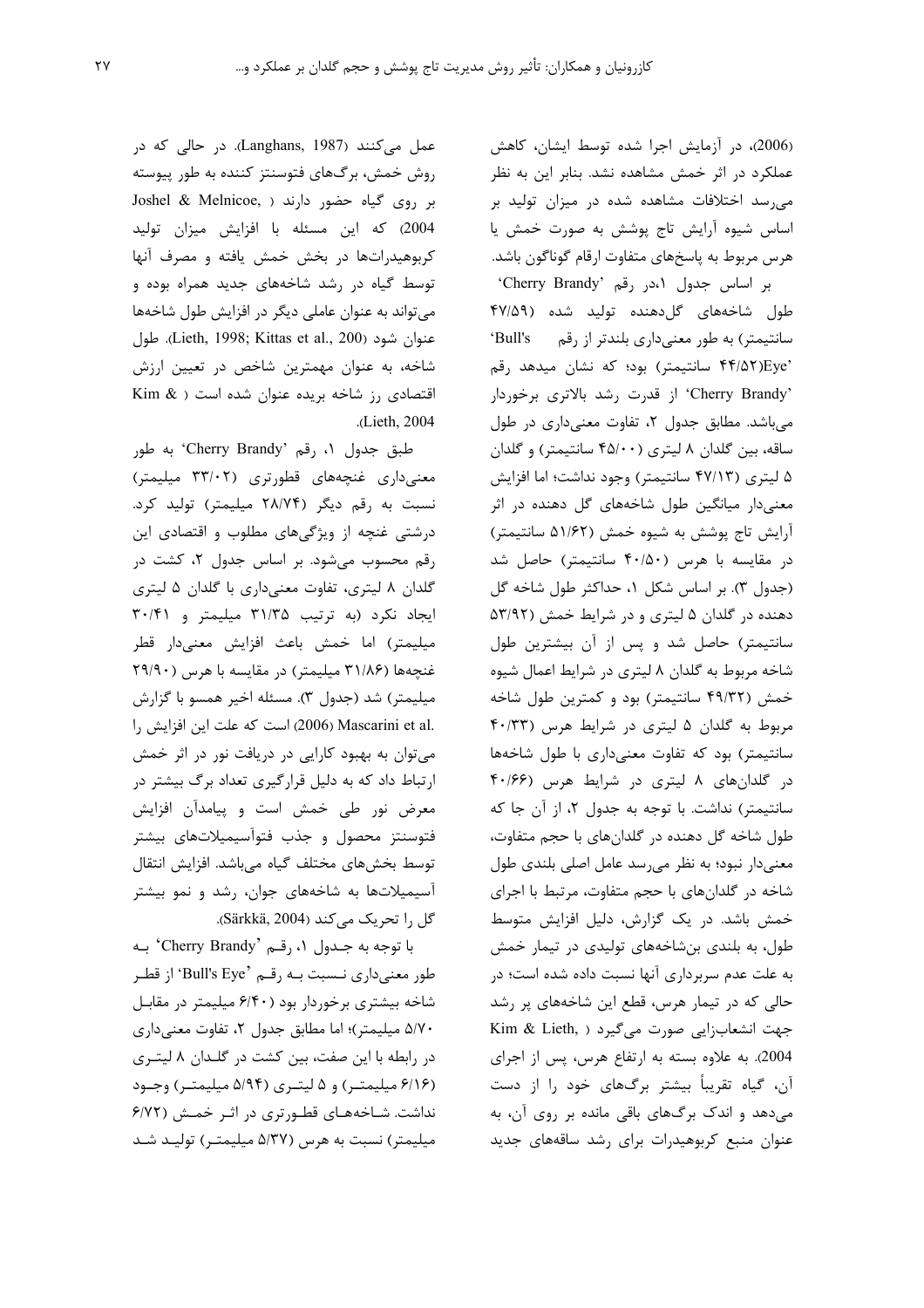خشک ریشه در رقم دیگر بیشتر بود (به ترتیب ١٨/١٢ گرم و ٣/١۶ گرم). وزن تر ريشه در گلدان ٨ لیتری (۲۷/۷۹ گرم) نیز در مقایسه با گلدان ۵ لیتـری (۲۳/۷۱ گرم)، افزایش معنیداری نشان داد (جدول ۲). به طور مشابه، ریشهها در گلـدان ۸ لیتـری از وزن خشک بالاتری (۵/۸۴ گرم) نسبت به گلدان ۵ لیتـری (۴/۸۲ گرم) برخوردار بودند. خمش نیز در مقایـسه بـا هرس اثر مثبت و معنیداری بر وزن تـر (۳۱/۲۶ گـرم  $\alpha$ در مقابل ۲۰/۲۴ گرم) و خشک ریسه (۶/۲۰ گرم در مقابل ۴/۴۸ گرم) داشت (جدول ۳). مطـابق شـكل ۲، حداکثر وزن تر ریشه متعلق به رقم 'Cherry Brandy' بود که در گلدان ۸ لیتری با آرایش تاج پوشش گیاه به شیوه خمش حاصل شد (۴۷/۶۲ گـرم) و حـداقل وزن تر ریشه مربوط به رقم 'Bull's Eye' بود که در گلدان ۵ لیتـری و در صـورت اجـرای هـرس بـه دسـت آمـد (۱۳/۶۵ گـرم). بـا توجـه بـه شـكل ۳، بيــشترين وزن خشک ریشه نیز در رقم چریبرندی و در حجــم بــستر ۸ لیتری، در شرایط خمش تولید شد (۱۰/۸۰ گـرم) و حداقل آن هم مربوط به رقــم 'Bull's Eye' در گلــدان ۵ لیتری، تحت شرایط هرس بود (۲/۱۵ گرم). بنــا بــر این در رابطه با وزن تر و خشک ریشه نتـایج مـشابهی به دست آمد. تولید ریـشههـایی بـا وزن تـر و خـشک بیشتر در رقم 'Cherry Brandy' در مقایسه بـا رقـم 'Bull's Eye'، احتمالاً مربوط به اختلاف بــين ايــن دو رقـم و توليــد سيــستم ريــشهاى گــستردهتــر در رقــم 'Cherry Brandy' می باشد. از آن جا که رشد ریشه از جمله خصوصیاتی است که تحت تـأثیر انـدازه گلـدان قرار مے گیے د (NeSmith & Duval, 1998)، افـزایش وزن آن در حجم بستر بالاتر قابل توجيه است. با توجه به اثر خمش بر افزایش سطح برگ، مطــابق جــدول ۳، به نظر میرسد افزایش سطح فتوسـنتزی گیــاه در اثــر خمش که هم مربوط به بزرگتر بـودن بـرگ هـا و هــم مرتبط با تعداد برگ هـاى حفـظ شـده بـر روى گيـاه است.عامل تأثیرگذار در رابطه با افزایش وزن تـر و نیــز وزن خشک ریشهها باشد؛ چرا که میزان رشد ریشهها و شاخساره بـه يكـديگر وابـسته اسـت ( & NeSmith .(Duval,1998

(جدول ٣). در اين خصوص، وجود رابطهاي موازي بين شاخص سطح برگ و قطـر شـاخه عنـوان شـده اسـت كه با نتايج آزمـايش حاضـر (Mascarini et al., 2006) با توجـه بــه افــزايش معنــىدار ســطح بــرگ در تيمــار خمش (جدول ۳)، همخوانیدارد. قطر شاخه به عنــوان یکی از فاکتورهای بیانگر استعداد تولید در گل رز محسوب مي شود (Marcelis-van Acker, 1994)؛ چـرا كه هر چه شاخه قطـورتر باشد، جوانههای درشتتـری تولید می کند که در نتیجه تشکیل شاخههای جـانبی Särkkä, ) += 4+, >.7<#, ! , .'j@ 2004). چنان که در جدول ۱ مشاهده میشود، وزن تر  $\mathcal{L}_{\mathcal{A}}$  کل در رقم 'Cherry Brandy' (۲۰/۵۶) کرم) بـه طـور (13/13) 'Bull's Eye' (18/13) معنیداری بیشتر از رقم 'Bull's Eye' محرم بود. بـه طـور مـشابه، وزن خـشک گـل نيـز در رقـم ;++=} SX7++E (d.++/ 2/78) 'Cherry Brandy' معنیداری با رقم 'Bull's Eye' (١/۶٩ گرم) نشان داد. بـا توجـه بـه گــلهـای درشــتتر توليـد شــده در رقــم `Cherry Brandy' چنـين اخـتلاف معنـيcاري قابـل توجیه به نظر میرسد. اگر چه گزارش شده است کـه انباشت زيست تـوده تحـت تـأثير انـدازه گلـدان قـرار مي گيرد (NeSmith & Duval, 1998)، اما در آزمــايش حاضر تفاوت معنی داری بین وزن تر گل ها در گلدان ۸ لیتری (۱۷/۶۲ گرم) و گلدان ۵ لیتری (۱۶/۰۸ گرم) حاصل نشد (جدول ٢). ميانگين وزن خشک گـل نيـز در گلدان ۸ لیتری (۲/۳۶ گرم) اختلاف معنیداری با گلــدان ۵ ليتــري (۲/۱۲ گــرم) نداشــت (جــدول ۲). مطابق جدول ۳، تیمار خمش سبب افــزایش معنــیدار  $10/87$ ) وزن تر گل (۱۸/۰۶ گـرم) نـسبت بـه هـرس (۱۵/۶۳ گرم) گرديد؛ وزن خشک آن نيز با مديريت تاج پوشش به شیوه خمش افزایش معنیداری در مقایسه با هرس نشان داد (٢/٥٠ گرم در مقابل ١/٩٧ گرم). شـايد بتـوان دلیل این مسئله را افزایش انباشت فروکتوز و گلوکز در رأس شاخهها در اثر خمش، طی تمایزیابی آغـازههـای  $Van$  Labeke et ) كل و طويل شدن شاخه عنوان كرد 'Cherry Brandy' مطابق جدول ١، در رقم 'Cherry Brandy' وزن تير ريسشه (٣٣/٣٨ گيرم) و نيبز وزن خيشک آن .(٧/۵٢ گرم) به طور معنی داری در مقایسه با وزن تـر و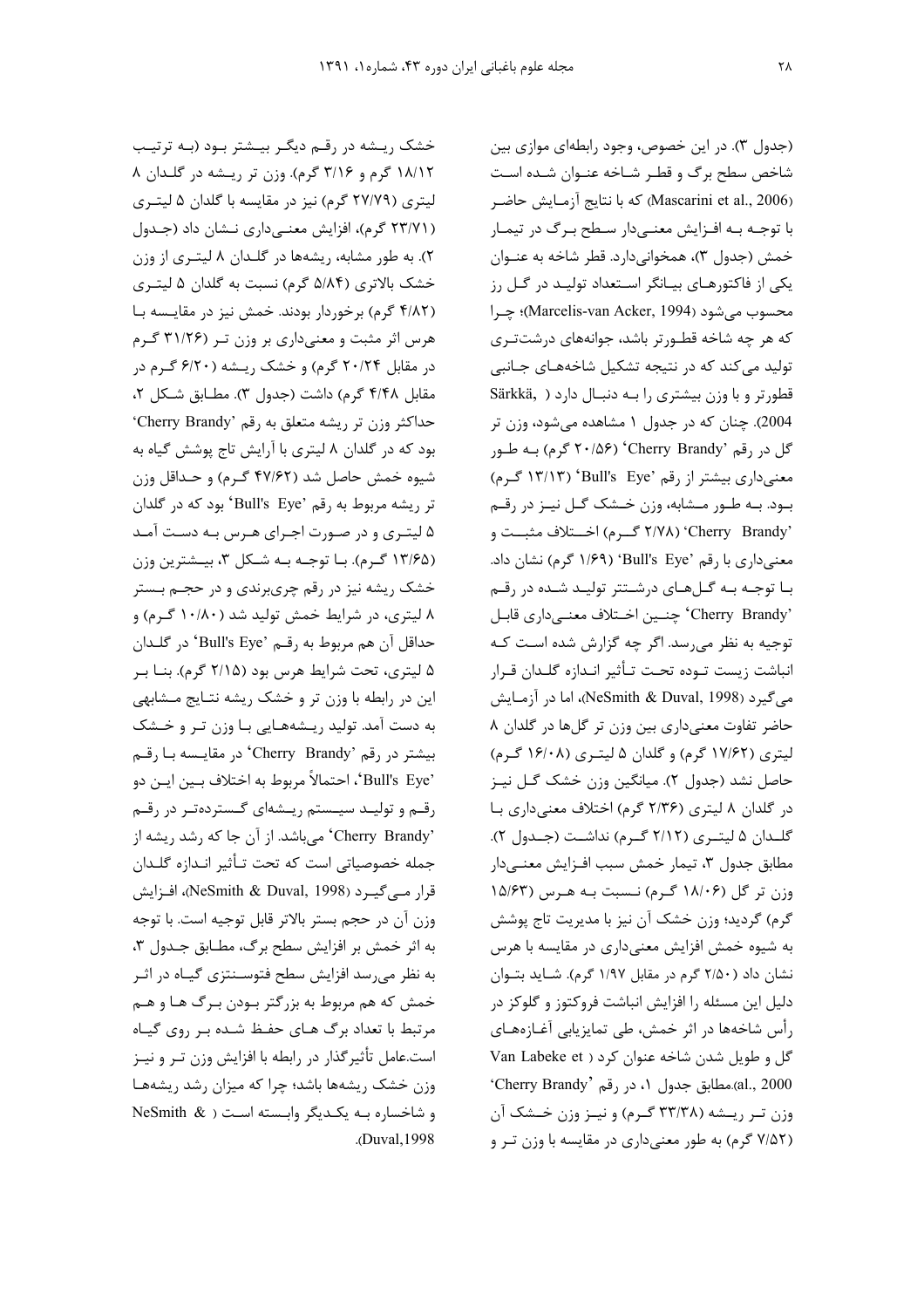جدول ١- مقايسه ميانگين اثر رقم بر برخي صفات كمي و كيفي در گل رز

| سطح برگ              | وزن تر ۔ وزن خشک |        | وزن          | وزن تر                                                     | قطر شاخه               | قط            | طول شاخه      | تعداد شاخه گل                                         | ر قم     |
|----------------------|------------------|--------|--------------|------------------------------------------------------------|------------------------|---------------|---------------|-------------------------------------------------------|----------|
| شاخه گا .            | ریشه (گرم)       | ريشه   | خشک          | گل (گرم)                                                   | (میلیمتر)              | غنجه          | گا . دهنده    | دهنده (شاخه د,                                        |          |
| دهنده                |                  | (گرم)  | گل           |                                                            |                        | (میلیمتر)     | (سانتيمتر)    | مترمربع)                                              |          |
| (میلیمتر مربع)       |                  |        | (گرم)        |                                                            |                        |               |               |                                                       |          |
| $f1\Delta f/9b$      | $\frac{1}{2}$    | 14/15  | 1/59b        | 17/17b                                                     | $\Delta$ / $V \cdot b$ | <b>TA/YFb</b> | FFIATD        | $\mathsf{r}\Delta\mathsf{l}\cdot\mathsf{r}\mathsf{a}$ | بولزاى   |
| $\Delta \cdot 19/9a$ | <b>Y/AYa</b>     | тт/тла | <b>Y/YAa</b> | $\mathsf{Y} \cdot \mathsf{I} \Delta \mathsf{F} \mathsf{a}$ | $5/5 \cdot a$          | $rrf$ . $ra$  | <b>FVIA9a</b> | $r \cdot \cdots b$                                    | چرىبرندى |

\* در هر ستون میانگینهای با حروف مشابه، در سطح ۵٪ آزمون چند دامنهای دانکن تفاوت معنیداری ندارند.

|                          |                     |                           |          |               |               | جدول ۲- مقایسه میانگین اثر حجم گلدان بر برخی صفات کمی و کیفی در گل رز |                      |                               |           |  |  |
|--------------------------|---------------------|---------------------------|----------|---------------|---------------|-----------------------------------------------------------------------|----------------------|-------------------------------|-----------|--|--|
| سطح برگ شاخه             | وزن خشک             | وزن تر                    | وزن خشک  | وزن تر        | قط شاخه       | قط                                                                    | طول شاخه گل          | تعداد شاخه گل دهنده           | حجم گلدان |  |  |
| گل                       | ریشه (گرم)          | ریشه(گرم)                 | گل (گرم) | گل (گرم)      | (میلیمتر)     | غنجه (ميليمتر)                                                        | دهنده(سانتيمتر       | (شاخه در مترمربع)             |           |  |  |
| دهنده (میلیمتر           |                     |                           |          |               |               |                                                                       |                      |                               |           |  |  |
| مربع)                    |                     |                           |          |               |               |                                                                       |                      |                               |           |  |  |
| $f \Delta$ 9./ $\cdot$ a | $\Delta/\lambda$ fa | ۲۷/۷۹a                    | $Y/Y$ ۶a | <b>IVISTa</b> | 9/19a         | ۳۱/۳۵a                                                                | $f \Delta / \cdot a$ | <b>TF/ITa</b>                 | ۸ لیتر    |  |  |
| <b>FYAVAa</b>            | <b>FIATD</b>        | $\forall \forall y \in B$ | Y/17a    | $\frac{5}{2}$ | $\Delta$ /94a | $\mathbf{r} \cdot \mathbf{r}$                                         | fy/1ra               | $\mathbf{Y} \cdot \mathbf{A}$ | ۵ ليتر    |  |  |

\* در هر ستون میانگینهای با حروف مشابه، در سطح ۵٪ آزمون چند دامنهای دانکن تفاوت معنیداری ندارند.

جدول ۳- مقایسه میانگین اثر شیوه آرایش تاج پوشش بر برخی صفات کمی و کیفی در گل رز

| سطح ہر گ شاخه گل | وزن خشک      | وزن تر          | وزن خشک       | وزن تر            | قط شاخه          | قط             | طول شاخه گل      | تعداد شاخه گل دهنده           | شيوه   |
|------------------|--------------|-----------------|---------------|-------------------|------------------|----------------|------------------|-------------------------------|--------|
| دهنده (میلیمتر   | ريشه (گرم)   | ريشه (گرم)      | گل (گرم)      | گل (گرم)          | (میلیمتر)        | غنچه (میلیمتر) | دهنده (سانتيمتر) | (شاخه در مترمربع)             | ارايش  |
| مربع)            |              |                 |               |                   |                  |                |                  |                               | تاج وش |
|                  |              |                 |               |                   |                  |                |                  |                               | ش      |
| $\Delta$ 161/9a  | 9/1.2        | T1/52           | $\frac{1}{2}$ | $\lambda/\cdot a$ | Y/YYa            | <b>TIAFA</b>   | 51/67a           | $\mathbf{r} \cdot \mathbf{r}$ | خمش    |
| $f \cdot f$      | <b>F/FAb</b> | $r \cdot r$ rfb | 1/9Vb         | 10/۶۳b            | $\Delta$ /۳۷ $b$ | $r9/9-b$       | $f - 10 - b$     | <b>TF/VAa</b>                 | هرس    |
|                  |              |                 |               |                   |                  |                |                  |                               |        |

گلدان ۸ لیتری، در شرایط خمش حاصل شد (۵۱۹۵ میلیمتر مربع) که تفاوت معنیداری با گلدان ۵ لیتری در همین شرایط (۵۱۴۲ میلیمتر مربع) نداشت. به طور کلی موفقیت در کاربرد تیمارخمش مربوط به شاخههای خمیده، ولی متصل به بوته مادری میباشد که به عنوان منبع کربوهیدرات و افزایش سطح فتوسنتزی برای گیاه عمل مي كنند (Kim & Lieth, 2004). احتمالاً افزايش معنیدار سطح برگ در تیمار خمش، به علت افزایش اندازه برگ ها در شاخههای گل برداشت شده است و نیز به نقش شاخههای خمیده در تأمین مواد فتوسنتزی و کربوهیدرات برای شاخههای گلدهنده جدید نسبت داده میشود. از آن جا که تبدیل جوانهها به شاخههای گل دهنده، تحت تأثیر میزان ذخیره مواد فتوسنتزی است (Marcelis-van Acker, 1994)، اهميت وجود سطح برگ بالاتر، در راستای افزایش فتوسنتز مشخص است. \* در هر ستون میانگینهای با حروف مشابه، در سطح ۵٪ آزمون چند دامنهای دانکن تفاوت معنیداری ندارند.

مطابق جدول ۱، سطح برگ شاخه گل دهنده در رقم 'Cherry Brandy' (۵۰۱۶/۹ میلیمتر مربع) به طور معنیداری نسبت به رقم دیگر (۴۱۵۴/۹ میلیمتر مربع) بالاتر بود. سطح برگ در گلدان ۸ لیتری (۴۵۹۰/۰ میلیمتر مربع)، تفاوت معنی داری با گلدان ۵ لیتری (۴۷۸۱/۸ میلیمتر مربع) نشان نداد؛ که این مسئله در تضاد با نتايج .NeSmith et al (1992) بر روى فلفل و Van Iersel (1997) بر روی گل سلوی میباشد. با توجه به شكل ۴، حداكثر سطح برگ متعلق به رقم 'Cherry Brandy' در گلدانهای ۸ و ۵ لیتری میباشد (به ترتیب ۵۰۲۵ میلیمتر مربع و ۵۰۰۸ میلیمتر مربع). بر اساس جدول ٣، اثر خمش نيز بر افزايش سطح برگ شاخه گلدهنده نسبت به اجرای هرس مثبت و معنیدار بود (به ترتیب ۵۱۶۸/۹ میلیمتر مربع و ۴۰۰۳/۰ میلیمتر مربع). طبق شکل ۵، حداکثر سطح برگ در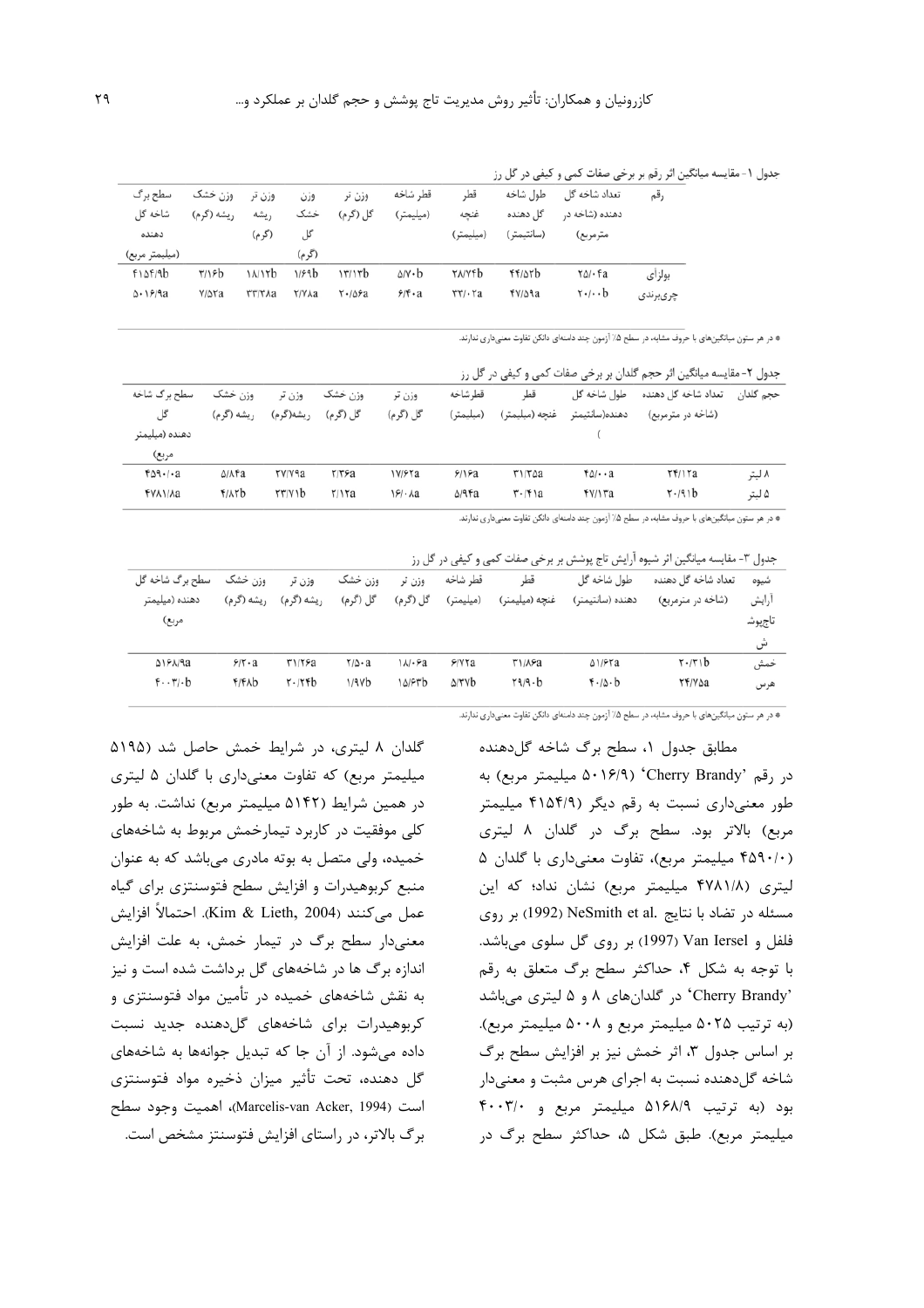

شکل ۱- اثر متقابل حجم گلدان و شیوه آرایش تاج پوشش بر طول شاخه گل دهنده.



a  $\gamma \gamma$  $\sqrt{10}$ وزنخشك ريشه أكرم وزن-خشک ریشه (گرم) b  $\boldsymbol{\wedge}$ bc bcd  $\epsilon$ cde e de  $\mathbf{r}$ e  $\overline{r}$  $\ddot{\phantom{0}}$ جمعي المحركة المحركة المحركة المحركة المحركة المحركة المحركة المحركة المحركة المحركة المحركة المحركة المحركة ا<br>المحركة المحركة المحركة المحركة المحركة المحركة المحركة المحركة المحركة المحركة المحركة المحركة المحركة المحرك - <sup>5</sup> - - <sup>5</sup> - - <sup>8</sup> - - <sup>8</sup> - - <sup>5</sup> - - <sup>5</sup> - تخريج تحريج

شکل ۲- اثر متقابل رقم، حجم گلدان و شیوه آرایش تاج پوشش بر وزن تر ریشه.

شکل ۳- اثر متقابل رقم، حجم گلدان و شیوه آرایش تاج پوشش بر وزن خشک ریشه.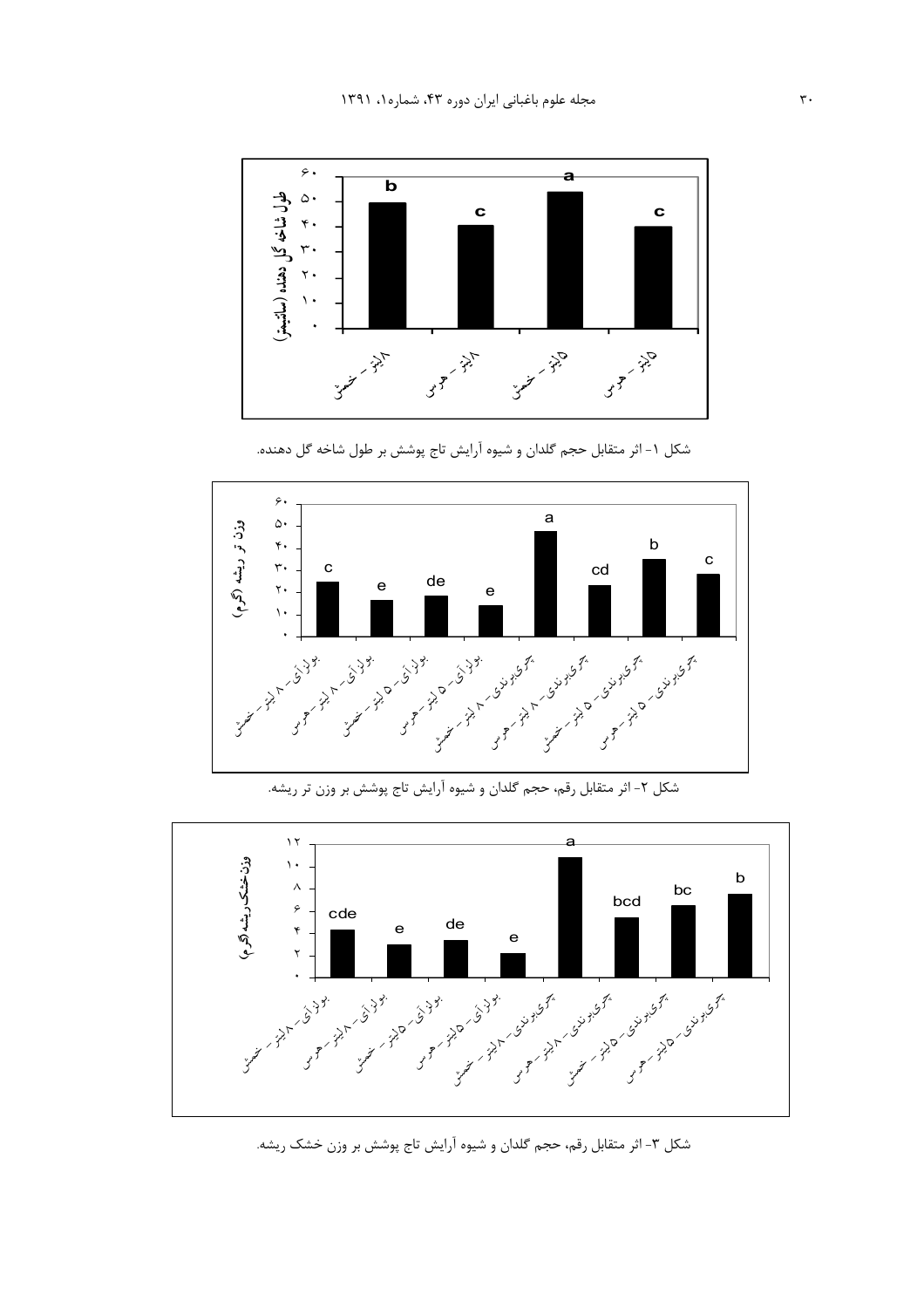

شكل ۴- اثر متقابل رقم و حجم گلدان بر سطح برگ شاخه گل دهنده.

نتیجەگیری کلی

در مجموع نتایج حاصل از این آزمایش نشان داد که اگرچه رقم 'Bull's Eye' شاخههای گل دهنده بیشتری نسبت به رقم 'Cherry Brandy' تولید کرد و در نتیجه عملکرد بالاتری داشت؛ اما در مقایسه با رقم اخیر از لحاظ صفات كيفي مرتبط با گل مانند طول و قطر ساقه گل دهنده و نیز قطر غنچه از کیفیت پایینتری برخوردار بود. این صفات در بازاریسندی و جلب رضایت مشتری بسیار حائز اهمیت هستند. در رابطه با شــــیوه



شكل۵- اثر متقابل حجم گلدان و شيوه آرايش ۔<br>تاج پوشش بر سطح برگ شاخه گل دهنده.

آرایش تاج یوشش، به نظر می سد بهرهگیری تولیدکنندگان از اثرات مثبت و شایان توجه خمش نسبت به روش معمول هرس در راستای افزایش کیفیت و قيمت فروش گلها، بتواند افت عملكرد حاصل از آن را جبران نماید و به برنامه ریزی در راستای محصول هی اقتصادی رز کمک کند. اگرچه گلدان ۸ لیتری، در مقایسه با گلدان ۵ لیتری برتری نسبی نشان داد، اما ییشنهاد مے،شود طی آزمایشے، اثر حجم بستر در دراز مدت نیز مورد بررسی قرار گیرد.

### **REFERENCES**

- 1. Benton Jones, J. (1997). Hydroponics: A practical guide for the soilless grower. St. Lucie Press. 230 pp.
- 2. Dole, J.M. & Wilkins, H.F. (1999). Floriculture: Principles and Species. Prentice-Hall. 613 pp.
- 3. Gonzalez-Real, M.M., Baille, A. & Gutierrez Colomer, R.P. (2007). Leaf photosynthetic properties and radiation profiles in a rose canopy (Rosa hybrida L.) with bent shoots. Scientia Horticulturae, 114(3), 177-187.
- 4. Hoog, J., Warmenhoven, M., Eveleens-Clark B. & Marissen, N. (2001). Effect of plant density, harvest methods and bending of branches on production and quality of roses. Acta Horticulturae, 547, 311-317.
- Joshel, Ch. & Melnicoe, R. (2004). Crop timeline for California greenhouse grown cut roses. Western  $5_{-}$ IPM Center, University of California, Davis.
- Keever, G.I., Cobb, G.S., & Reed, R.B. (1985). Effects of container dimension and volume on growth of 6. three woody ornamentals. HortScience, 20, 276-278.
- Kim, S.H. and Lieth, J.H. (2004). Effects of shoot-bending on productivity and economic value 7 estimation of cut-flower roses grown in Coir and UC Mix. Scientia Horticulturae, 99.331-343.
- Kittas, C., Dimokas, G., Lykas, C.H., and Katsoulas, N. (2005). Effect of two irrigation frequencies on  $\mathsf{R}$ rose flower production and quality. Acta Horticulturae, 691, 333-340.
- Langhans, R.W. (1987). Timing, pruning and supporting. In: R.W. Langhans, (Ed), Roses: A Manual of 9. Greenhouse Production. (pp. 65-70) Roses Inc., Haslett, MI.
- 10. Lieth, J.H. (1998). To pinch or bend? Manipulating cut rose quantity and quality in greenhouse production. Growing Points, 2(3), 2-4.
- 11. Malakouti, M. J., Tabatabaei, S. J. and Kafi, M. (2006). Innovative approaches to the timely application of nutrients in plants. Sana pub. (In Farsi)